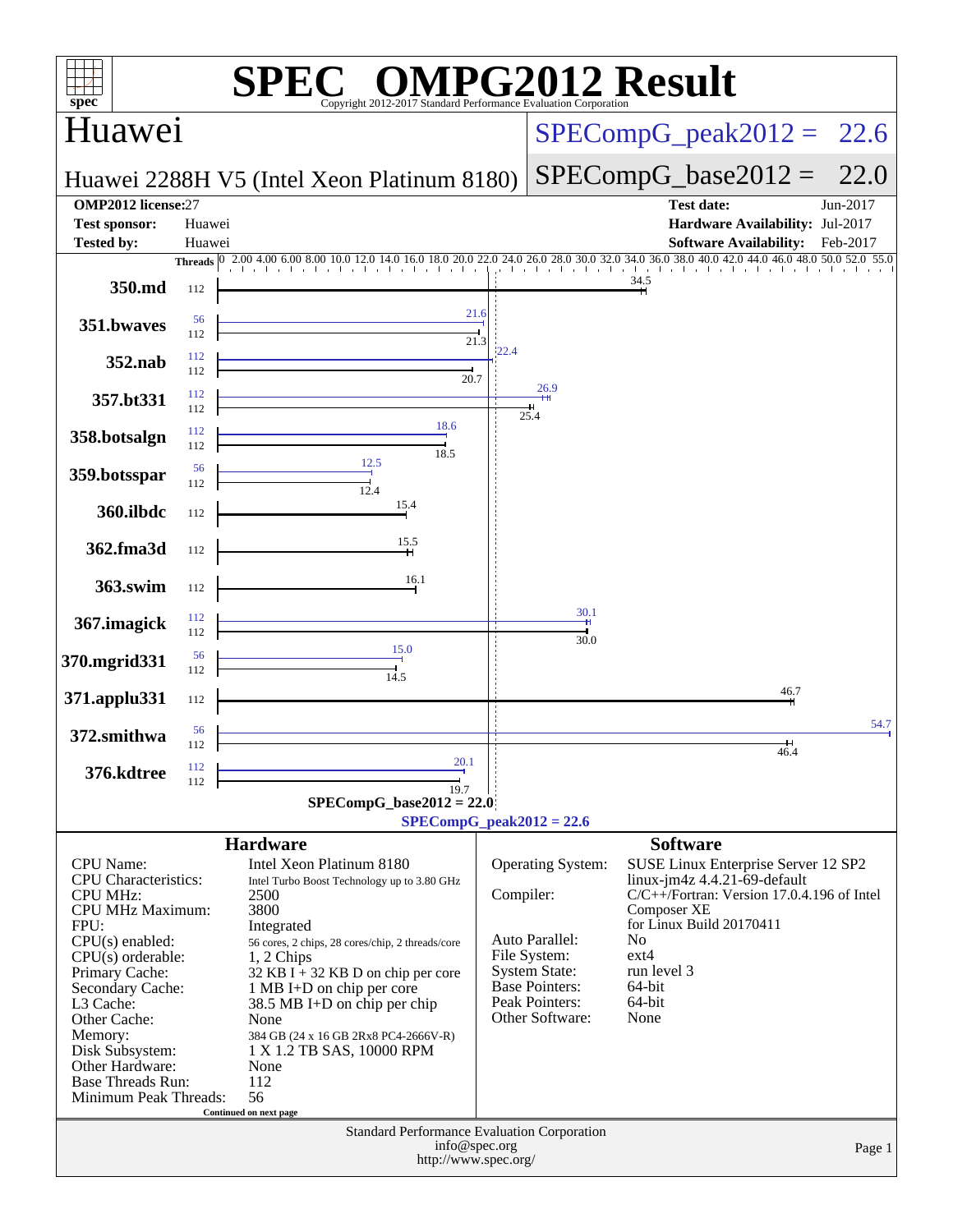### Huawei

### $SPECompG<sub>peak2012</sub> = 22.6$

Huawei 2288H V5 (Intel Xeon Platinum 8180)

### $SPECompG_base2012 = 22.0$  $SPECompG_base2012 = 22.0$

#### **[OMP2012 license:](http://www.spec.org/auto/omp2012/Docs/result-fields.html#OMP2012license)**27 **[Test date:](http://www.spec.org/auto/omp2012/Docs/result-fields.html#Testdate)** Jun-2017

**[Test sponsor:](http://www.spec.org/auto/omp2012/Docs/result-fields.html#Testsponsor)** Huawei **[Hardware Availability:](http://www.spec.org/auto/omp2012/Docs/result-fields.html#HardwareAvailability)** Jul-2017

[Maximum Peak Threads:](http://www.spec.org/auto/omp2012/Docs/result-fields.html#MaximumPeakThreads) 112

**[Tested by:](http://www.spec.org/auto/omp2012/Docs/result-fields.html#Testedby)** Huawei **[Software Availability:](http://www.spec.org/auto/omp2012/Docs/result-fields.html#SoftwareAvailability)** Feb-2017

#### **[Results Table](http://www.spec.org/auto/omp2012/Docs/result-fields.html#ResultsTable) [Benchmark](http://www.spec.org/auto/omp2012/Docs/result-fields.html#Benchmark) [Threads](http://www.spec.org/auto/omp2012/Docs/result-fields.html#Threads) [Seconds](http://www.spec.org/auto/omp2012/Docs/result-fields.html#Seconds) [Ratio](http://www.spec.org/auto/omp2012/Docs/result-fields.html#Ratio) [Seconds](http://www.spec.org/auto/omp2012/Docs/result-fields.html#Seconds) [Ratio](http://www.spec.org/auto/omp2012/Docs/result-fields.html#Ratio) [Seconds](http://www.spec.org/auto/omp2012/Docs/result-fields.html#Seconds) [Ratio](http://www.spec.org/auto/omp2012/Docs/result-fields.html#Ratio) Base [Threads](http://www.spec.org/auto/omp2012/Docs/result-fields.html#Threads) [Seconds](http://www.spec.org/auto/omp2012/Docs/result-fields.html#Seconds) [Ratio](http://www.spec.org/auto/omp2012/Docs/result-fields.html#Ratio) [Seconds](http://www.spec.org/auto/omp2012/Docs/result-fields.html#Seconds) [Ratio](http://www.spec.org/auto/omp2012/Docs/result-fields.html#Ratio) [Seconds](http://www.spec.org/auto/omp2012/Docs/result-fields.html#Seconds) [Ratio](http://www.spec.org/auto/omp2012/Docs/result-fields.html#Ratio) Peak** [350.md](http://www.spec.org/auto/omp2012/Docs/350.md.html) 112 133 34.9 **[134](http://www.spec.org/auto/omp2012/Docs/result-fields.html#Median) [34.5](http://www.spec.org/auto/omp2012/Docs/result-fields.html#Median)** 134 34.5 112 133 34.9 **[134](http://www.spec.org/auto/omp2012/Docs/result-fields.html#Median) [34.5](http://www.spec.org/auto/omp2012/Docs/result-fields.html#Median)** 134 34.5 [351.bwaves](http://www.spec.org/auto/omp2012/Docs/351.bwaves.html) 112 **[213](http://www.spec.org/auto/omp2012/Docs/result-fields.html#Median) [21.3](http://www.spec.org/auto/omp2012/Docs/result-fields.html#Median)** 213 21.3 213 21.2 56 **[209](http://www.spec.org/auto/omp2012/Docs/result-fields.html#Median) [21.6](http://www.spec.org/auto/omp2012/Docs/result-fields.html#Median)** 209 21.6 209 21.7 [352.nab](http://www.spec.org/auto/omp2012/Docs/352.nab.html) 112 188 20.7 **[188](http://www.spec.org/auto/omp2012/Docs/result-fields.html#Median) [20.7](http://www.spec.org/auto/omp2012/Docs/result-fields.html#Median)** 187 20.8 112 **[174](http://www.spec.org/auto/omp2012/Docs/result-fields.html#Median) [22.4](http://www.spec.org/auto/omp2012/Docs/result-fields.html#Median)** 174 22.4 174 22.4 [357.bt331](http://www.spec.org/auto/omp2012/Docs/357.bt331.html) 112 184 25.7 187 25.4 **[186](http://www.spec.org/auto/omp2012/Docs/result-fields.html#Median) [25.4](http://www.spec.org/auto/omp2012/Docs/result-fields.html#Median)** 112 179 26.5 175 27.1 **[176](http://www.spec.org/auto/omp2012/Docs/result-fields.html#Median) [26.9](http://www.spec.org/auto/omp2012/Docs/result-fields.html#Median)** [358.botsalgn](http://www.spec.org/auto/omp2012/Docs/358.botsalgn.html) 112 **[235](http://www.spec.org/auto/omp2012/Docs/result-fields.html#Median) [18.5](http://www.spec.org/auto/omp2012/Docs/result-fields.html#Median)** 235 18.5 235 18.5 112 **[234](http://www.spec.org/auto/omp2012/Docs/result-fields.html#Median) [18.6](http://www.spec.org/auto/omp2012/Docs/result-fields.html#Median)** 233 18.6 234 18.6 [359.botsspar](http://www.spec.org/auto/omp2012/Docs/359.botsspar.html) 112 424 12.4 **[424](http://www.spec.org/auto/omp2012/Docs/result-fields.html#Median) [12.4](http://www.spec.org/auto/omp2012/Docs/result-fields.html#Median)** 424 12.4 56 **[419](http://www.spec.org/auto/omp2012/Docs/result-fields.html#Median) [12.5](http://www.spec.org/auto/omp2012/Docs/result-fields.html#Median)** 419 12.5 420 12.5 [360.ilbdc](http://www.spec.org/auto/omp2012/Docs/360.ilbdc.html) 112 232 15.3 232 15.4 **[232](http://www.spec.org/auto/omp2012/Docs/result-fields.html#Median) [15.4](http://www.spec.org/auto/omp2012/Docs/result-fields.html#Median)** 112 232 15.3 232 15.4 **[232](http://www.spec.org/auto/omp2012/Docs/result-fields.html#Median) [15.4](http://www.spec.org/auto/omp2012/Docs/result-fields.html#Median)** [362.fma3d](http://www.spec.org/auto/omp2012/Docs/362.fma3d.html) 112 246 15.4 239 15.9 **[245](http://www.spec.org/auto/omp2012/Docs/result-fields.html#Median) [15.5](http://www.spec.org/auto/omp2012/Docs/result-fields.html#Median)** 112 246 15.4 239 15.9 **[245](http://www.spec.org/auto/omp2012/Docs/result-fields.html#Median) [15.5](http://www.spec.org/auto/omp2012/Docs/result-fields.html#Median)** [363.swim](http://www.spec.org/auto/omp2012/Docs/363.swim.html) 112 281 16.1 **[281](http://www.spec.org/auto/omp2012/Docs/result-fields.html#Median) [16.1](http://www.spec.org/auto/omp2012/Docs/result-fields.html#Median)** 281 16.1 112 281 16.1 **[281](http://www.spec.org/auto/omp2012/Docs/result-fields.html#Median) [16.1](http://www.spec.org/auto/omp2012/Docs/result-fields.html#Median)** 281 16.1 [367.imagick](http://www.spec.org/auto/omp2012/Docs/367.imagick.html) 112 233 30.1 **[234](http://www.spec.org/auto/omp2012/Docs/result-fields.html#Median) [30.0](http://www.spec.org/auto/omp2012/Docs/result-fields.html#Median)** 234 30.0 112 234 30.0 232 30.3 **[234](http://www.spec.org/auto/omp2012/Docs/result-fields.html#Median) [30.1](http://www.spec.org/auto/omp2012/Docs/result-fields.html#Median)** [370.mgrid331](http://www.spec.org/auto/omp2012/Docs/370.mgrid331.html) 112 304 14.6 305 14.5 **[304](http://www.spec.org/auto/omp2012/Docs/result-fields.html#Median) [14.5](http://www.spec.org/auto/omp2012/Docs/result-fields.html#Median)** 56 294 15.0 **[294](http://www.spec.org/auto/omp2012/Docs/result-fields.html#Median) [15.0](http://www.spec.org/auto/omp2012/Docs/result-fields.html#Median)** 294 15.0 [371.applu331](http://www.spec.org/auto/omp2012/Docs/371.applu331.html) 112 129 46.9 130 46.7 **[130](http://www.spec.org/auto/omp2012/Docs/result-fields.html#Median) [46.7](http://www.spec.org/auto/omp2012/Docs/result-fields.html#Median)** 112 129 46.9 130 46.7 **[130](http://www.spec.org/auto/omp2012/Docs/result-fields.html#Median) [46.7](http://www.spec.org/auto/omp2012/Docs/result-fields.html#Median)** [372.smithwa](http://www.spec.org/auto/omp2012/Docs/372.smithwa.html) 112 **[115](http://www.spec.org/auto/omp2012/Docs/result-fields.html#Median) [46.4](http://www.spec.org/auto/omp2012/Docs/result-fields.html#Median)** 115 46.8 116 46.4 56 97.9 54.7 98.0 54.7 **[97.9](http://www.spec.org/auto/omp2012/Docs/result-fields.html#Median) [54.7](http://www.spec.org/auto/omp2012/Docs/result-fields.html#Median)** [376.kdtree](http://www.spec.org/auto/omp2012/Docs/376.kdtree.html) 112 **[229](http://www.spec.org/auto/omp2012/Docs/result-fields.html#Median) [19.7](http://www.spec.org/auto/omp2012/Docs/result-fields.html#Median)** 228 19.7 229 19.7 112 224 20.1 **[224](http://www.spec.org/auto/omp2012/Docs/result-fields.html#Median) [20.1](http://www.spec.org/auto/omp2012/Docs/result-fields.html#Median)** 224 20.1 Results appear in the [order in which they were run.](http://www.spec.org/auto/omp2012/Docs/result-fields.html#RunOrder) Bold underlined text [indicates a median measurement.](http://www.spec.org/auto/omp2012/Docs/result-fields.html#Median) **[Platform Notes](http://www.spec.org/auto/omp2012/Docs/result-fields.html#PlatformNotes)** Sysinfo program /specomp2012/Docs/sysinfo \$Rev: 395 \$ \$Date:: 2012-07-25 #\$ 8f8c0fe9e19c658963a1e67685e50647 running on linux-jm4z Mon Jun 19 18:52:37 2017 This section contains SUT (System Under Test) info as seen by some common utilities. To remove or add to this section, see: <http://www.spec.org/omp2012/Docs/config.html#sysinfo> From /proc/cpuinfo model name : Intel(R) Xeon(R) Platinum 8180 CPU @ 2.50GHz 2 "physical id"s (chips) 112 "processors" cores, siblings (Caution: counting these is hw and system dependent. The following excerpts from /proc/cpuinfo might not be reliable. Use with caution.) cpu cores : 28 siblings : 56 physical 0: cores 0 1 2 3 4 5 6 8 9 10 11 12 13 14 16 17 18 19 20 21 22 24 25 26 27 28 29 30 physical 1: cores 0 1 2 3 4 5 6 8 9 10 11 12 13 14 16 17 18 19 20 21 22 24 25 26 27 28 29 30 cache size : 39424 KB

Continued on next page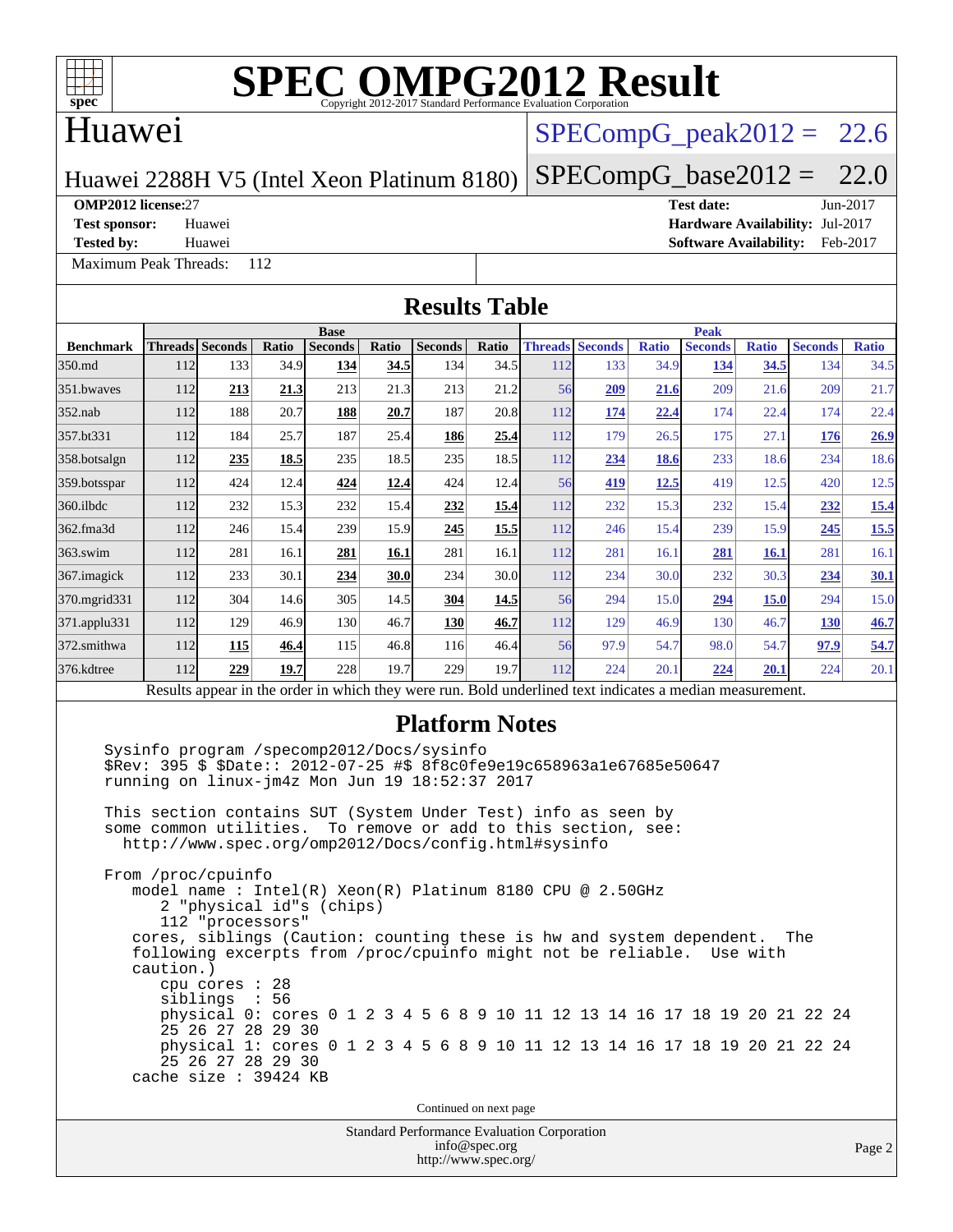

#### Huawei

 $SPECompG<sub>peak2012</sub> = 22.6$ 

Huawei 2288H V5 (Intel Xeon Platinum 8180)  $SPECompG_base2012 = 22.0$  $SPECompG_base2012 = 22.0$ 

**[OMP2012 license:](http://www.spec.org/auto/omp2012/Docs/result-fields.html#OMP2012license)**27 **[Test date:](http://www.spec.org/auto/omp2012/Docs/result-fields.html#Testdate)** Jun-2017 **[Test sponsor:](http://www.spec.org/auto/omp2012/Docs/result-fields.html#Testsponsor)** Huawei **[Hardware Availability:](http://www.spec.org/auto/omp2012/Docs/result-fields.html#HardwareAvailability)** Jul-2017 **[Tested by:](http://www.spec.org/auto/omp2012/Docs/result-fields.html#Testedby)** Huawei **[Software Availability:](http://www.spec.org/auto/omp2012/Docs/result-fields.html#SoftwareAvailability)** Feb-2017

#### **[Platform Notes \(Continued\)](http://www.spec.org/auto/omp2012/Docs/result-fields.html#PlatformNotes)**

 From /proc/meminfo MemTotal: 394122080 kB HugePages\_Total: 0<br>Hugepagesize: 2048 kB Hugepagesize: From /etc/\*release\* /etc/\*version\* SuSE-release: SUSE Linux Enterprise Server 12 (x86\_64) VERSION = 12 PATCHLEVEL = 2 # This file is deprecated and will be removed in a future service pack or release. # Please check /etc/os-release for details about this release. os-release: NAME="SLES" VERSION="12-SP2" VERSION\_ID="12.2" PRETTY\_NAME="SUSE Linux Enterprise Server 12 SP2" ID="sles" ANSI\_COLOR="0;32" CPE\_NAME="cpe:/o:suse:sles:12:sp2" uname -a: Linux linux-jm4z 4.4.21-69-default #1 SMP Tue Oct 25 10:58:20 UTC 2016 (9464f67) x86\_64 x86\_64 x86\_64 GNU/Linux run-level 3 Jun 17 16:37 SPEC is set to: /specomp2012 Filesystem Type Size Used Avail Use% Mounted on /dev/sda2 xfs 828G 57G 772G 7% / Additional information from dmidecode: BIOS INSYDE Corp. 0.10 03/09/2017 Memory: 24x Samsung M393A2K43BB1-CTD 16 GB 2666 MHz 2 rank (End of data from sysinfo program)

#### **[General Notes](http://www.spec.org/auto/omp2012/Docs/result-fields.html#GeneralNotes)**

 ======================================================================== Transparent Huge Pages enabled with: echo always > /sys/kernel/mm/redhat\_transparent\_hugepage/enabled BIOS settings notes: Power Policy set to Performance Set Patrol Scrub to Disable General OMP Library Settings ENV\_KMP\_LIBRARY=turnaround ENV\_OMP\_SCHEDULE=static ENV\_KMP\_STACKSIZE=256M Continued on next page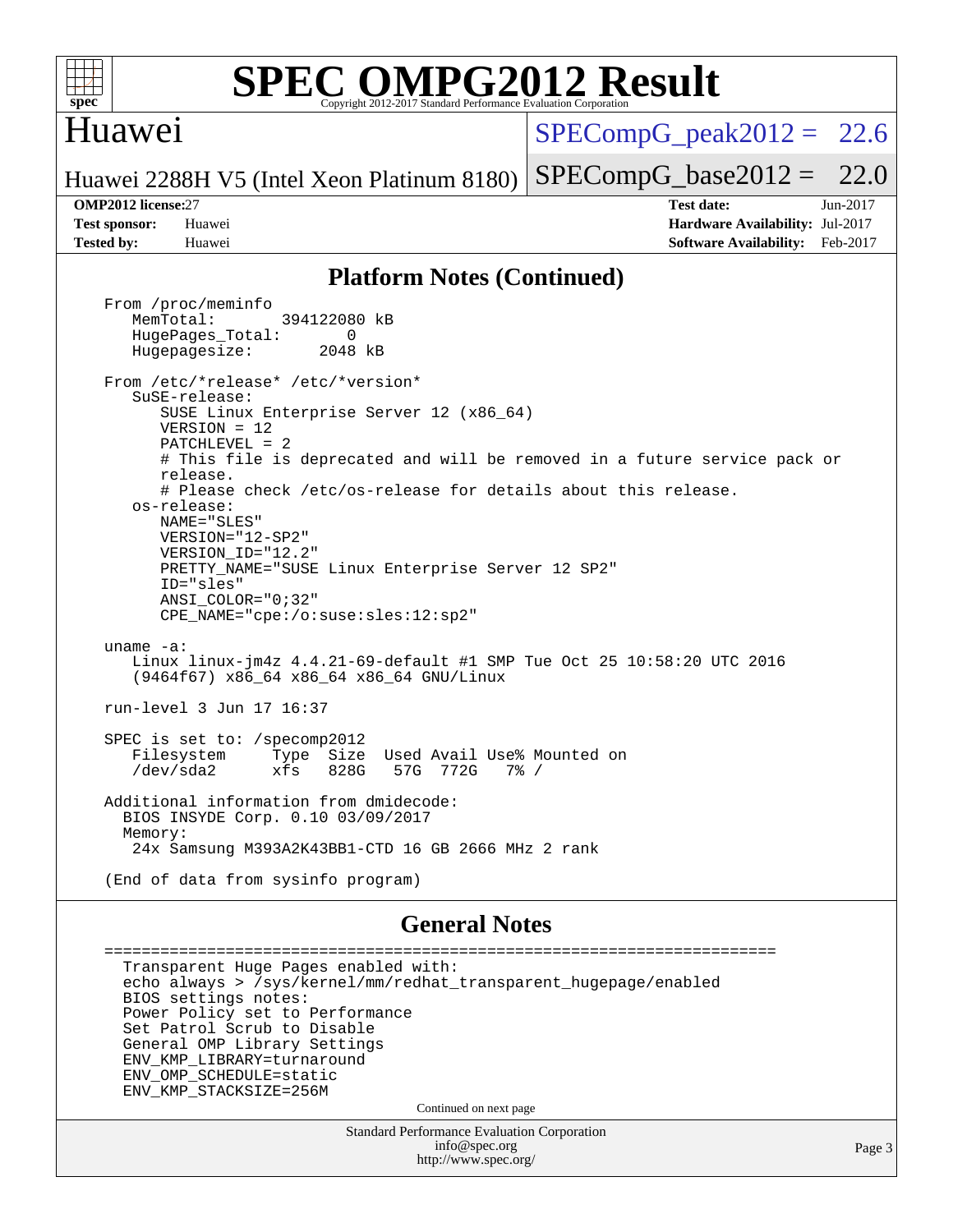

### Huawei

#### $SPECompG_peak2012 = 22.6$  $SPECompG_peak2012 = 22.6$

 $SPECompG_base2012 = 22.0$  $SPECompG_base2012 = 22.0$ 

Huawei 2288H V5 (Intel Xeon Platinum 8180)

**[OMP2012 license:](http://www.spec.org/auto/omp2012/Docs/result-fields.html#OMP2012license)**27 **[Test date:](http://www.spec.org/auto/omp2012/Docs/result-fields.html#Testdate)** Jun-2017 **[Test sponsor:](http://www.spec.org/auto/omp2012/Docs/result-fields.html#Testsponsor)** Huawei **[Hardware Availability:](http://www.spec.org/auto/omp2012/Docs/result-fields.html#HardwareAvailability)** Jul-2017 **[Tested by:](http://www.spec.org/auto/omp2012/Docs/result-fields.html#Testedby)** Huawei **[Software Availability:](http://www.spec.org/auto/omp2012/Docs/result-fields.html#SoftwareAvailability)** Feb-2017

#### **[General Notes \(Continued\)](http://www.spec.org/auto/omp2012/Docs/result-fields.html#GeneralNotes)**

| ENV OMP DYNAMIC=FALSE<br>ENV OMP NESTED=FALSE<br>ENV KMP AFFINITY=compact, 0   |
|--------------------------------------------------------------------------------|
| Per benchmark peak OMP Library Settings                                        |
| 351.bwaves: peak:<br>ENV KMP AFFINITY=compact, 1<br>ENV OMP SCHEDULE=static, 1 |
| 357.bt331:peak<br>ENV OMP SCHEDULE=static, 1                                   |
| 359.botsspar: peak:<br>ENV KMP AFFINITY=compact, 1<br>ENV OMP SCHEDULE=quided  |
| $370.\text{mgrid}331:\text{peak}$<br>ENV KMP AFFINITY=compact, 1               |
| 372.smithwa:peak:<br>ENV KMP AFFINITY=compact, 1<br>ENV OMP SCHEDULE=static, 1 |

#### **[Base Compiler Invocation](http://www.spec.org/auto/omp2012/Docs/result-fields.html#BaseCompilerInvocation)**

[C benchmarks](http://www.spec.org/auto/omp2012/Docs/result-fields.html#Cbenchmarks): [icc](http://www.spec.org/omp2012/results/res2017q3/omp2012-20170621-00099.flags.html#user_CCbase_intel_icc_a87c68a857bc5ec5362391a49d3a37a6)

[C++ benchmarks:](http://www.spec.org/auto/omp2012/Docs/result-fields.html#CXXbenchmarks) [icpc](http://www.spec.org/omp2012/results/res2017q3/omp2012-20170621-00099.flags.html#user_CXXbase_intel_icpc_2d899f8d163502b12eb4a60069f80c1c)

[Fortran benchmarks](http://www.spec.org/auto/omp2012/Docs/result-fields.html#Fortranbenchmarks): [ifort](http://www.spec.org/omp2012/results/res2017q3/omp2012-20170621-00099.flags.html#user_FCbase_intel_ifort_8a5e5e06b19a251bdeaf8fdab5d62f20)

# **[Base Portability Flags](http://www.spec.org/auto/omp2012/Docs/result-fields.html#BasePortabilityFlags)**

 350.md: [-FR](http://www.spec.org/omp2012/results/res2017q3/omp2012-20170621-00099.flags.html#user_baseFPORTABILITY350_md_f-FR) 357.bt331: [-mcmodel=medium](http://www.spec.org/omp2012/results/res2017q3/omp2012-20170621-00099.flags.html#user_basePORTABILITY357_bt331_f-mcmodel_3a41622424bdd074c4f0f2d2f224c7e5) 363.swim: [-mcmodel=medium](http://www.spec.org/omp2012/results/res2017q3/omp2012-20170621-00099.flags.html#user_basePORTABILITY363_swim_f-mcmodel_3a41622424bdd074c4f0f2d2f224c7e5) 367.imagick: [-std=c99](http://www.spec.org/omp2012/results/res2017q3/omp2012-20170621-00099.flags.html#user_baseCPORTABILITY367_imagick_f-std_2ec6533b6e06f1c4a6c9b78d9e9cde24)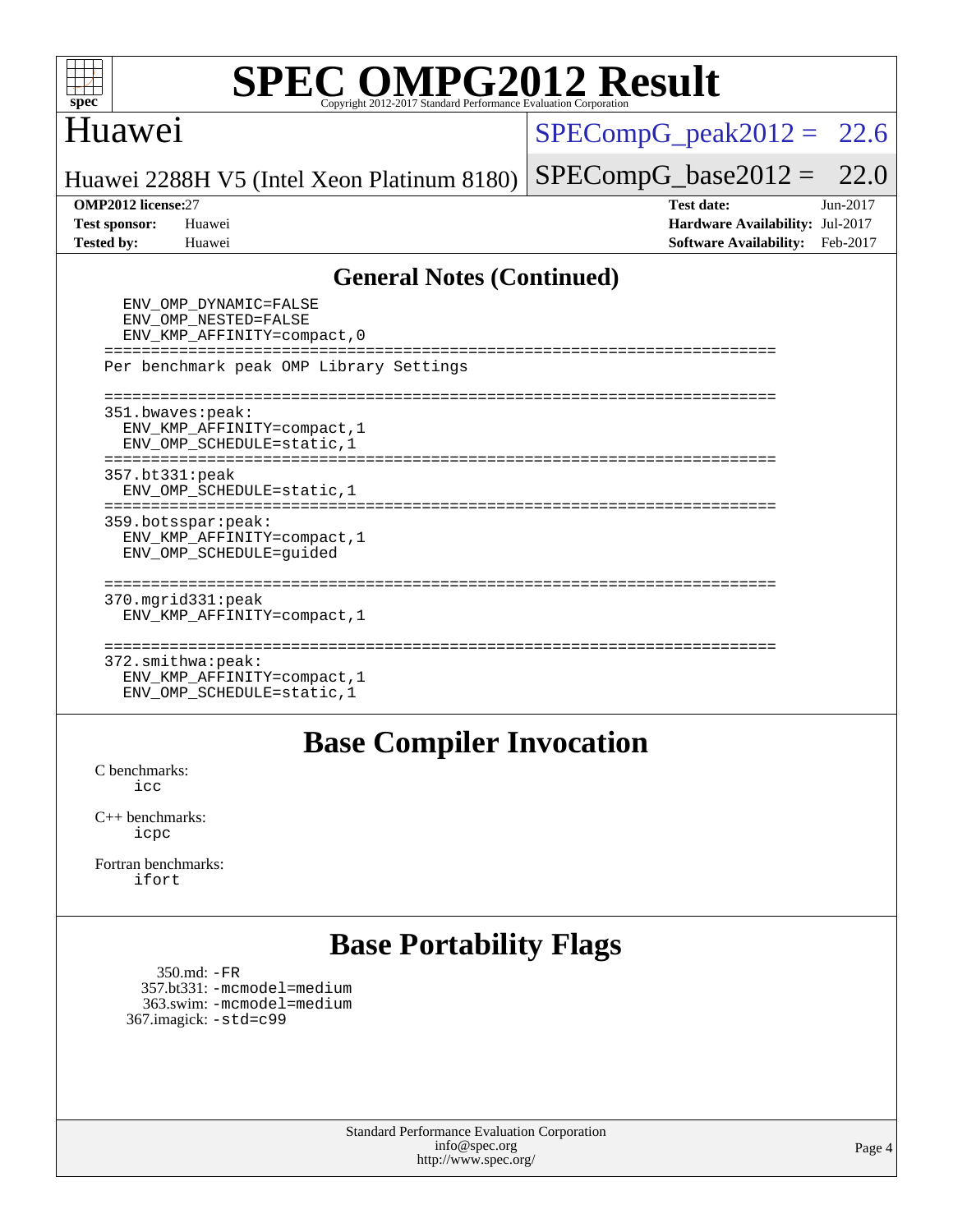

# Huawei

 $SPECompG_peak2012 = 22.6$  $SPECompG_peak2012 = 22.6$ 

Huawei 2288H V5 (Intel Xeon Platinum 8180)  $SPECompG_base2012 = 22.0$  $SPECompG_base2012 = 22.0$ 

**[OMP2012 license:](http://www.spec.org/auto/omp2012/Docs/result-fields.html#OMP2012license)**27 **[Test date:](http://www.spec.org/auto/omp2012/Docs/result-fields.html#Testdate)** Jun-2017 **[Test sponsor:](http://www.spec.org/auto/omp2012/Docs/result-fields.html#Testsponsor)** Huawei **[Hardware Availability:](http://www.spec.org/auto/omp2012/Docs/result-fields.html#HardwareAvailability)** Jul-2017 **[Tested by:](http://www.spec.org/auto/omp2012/Docs/result-fields.html#Testedby)** Huawei **[Software Availability:](http://www.spec.org/auto/omp2012/Docs/result-fields.html#SoftwareAvailability)** Feb-2017

# **[Base Optimization Flags](http://www.spec.org/auto/omp2012/Docs/result-fields.html#BaseOptimizationFlags)**

[C benchmarks](http://www.spec.org/auto/omp2012/Docs/result-fields.html#Cbenchmarks): [-O2](http://www.spec.org/omp2012/results/res2017q3/omp2012-20170621-00099.flags.html#user_CCbase_f-O2) [-openmp](http://www.spec.org/omp2012/results/res2017q3/omp2012-20170621-00099.flags.html#user_CCbase_f-openmp) [-ipo](http://www.spec.org/omp2012/results/res2017q3/omp2012-20170621-00099.flags.html#user_CCbase_f-ipo_84062ab53814f613187d02344b8f49a7) [-xCORE-AVX2](http://www.spec.org/omp2012/results/res2017q3/omp2012-20170621-00099.flags.html#user_CCbase_f-xCORE-AVX2) [-ansi-alias](http://www.spec.org/omp2012/results/res2017q3/omp2012-20170621-00099.flags.html#user_CCbase_f-ansi-alias)

[C++ benchmarks:](http://www.spec.org/auto/omp2012/Docs/result-fields.html#CXXbenchmarks) [-O2](http://www.spec.org/omp2012/results/res2017q3/omp2012-20170621-00099.flags.html#user_CXXbase_f-O2) [-openmp](http://www.spec.org/omp2012/results/res2017q3/omp2012-20170621-00099.flags.html#user_CXXbase_f-openmp) [-ipo](http://www.spec.org/omp2012/results/res2017q3/omp2012-20170621-00099.flags.html#user_CXXbase_f-ipo_84062ab53814f613187d02344b8f49a7) [-xCORE-AVX2](http://www.spec.org/omp2012/results/res2017q3/omp2012-20170621-00099.flags.html#user_CXXbase_f-xCORE-AVX2) [-ansi-alias](http://www.spec.org/omp2012/results/res2017q3/omp2012-20170621-00099.flags.html#user_CXXbase_f-ansi-alias)

[Fortran benchmarks](http://www.spec.org/auto/omp2012/Docs/result-fields.html#Fortranbenchmarks): [-O2](http://www.spec.org/omp2012/results/res2017q3/omp2012-20170621-00099.flags.html#user_FCbase_f-O2) [-openmp](http://www.spec.org/omp2012/results/res2017q3/omp2012-20170621-00099.flags.html#user_FCbase_f-openmp) [-ipo](http://www.spec.org/omp2012/results/res2017q3/omp2012-20170621-00099.flags.html#user_FCbase_f-ipo_84062ab53814f613187d02344b8f49a7) [-xCORE-AVX2](http://www.spec.org/omp2012/results/res2017q3/omp2012-20170621-00099.flags.html#user_FCbase_f-xCORE-AVX2) [-align array64byte](http://www.spec.org/omp2012/results/res2017q3/omp2012-20170621-00099.flags.html#user_FCbase_f-align_c9377f996e966d652baaf753401d4725)

#### **[Peak Compiler Invocation](http://www.spec.org/auto/omp2012/Docs/result-fields.html#PeakCompilerInvocation)**

[C benchmarks](http://www.spec.org/auto/omp2012/Docs/result-fields.html#Cbenchmarks): [icc](http://www.spec.org/omp2012/results/res2017q3/omp2012-20170621-00099.flags.html#user_CCpeak_intel_icc_a87c68a857bc5ec5362391a49d3a37a6)

[C++ benchmarks:](http://www.spec.org/auto/omp2012/Docs/result-fields.html#CXXbenchmarks) [icpc](http://www.spec.org/omp2012/results/res2017q3/omp2012-20170621-00099.flags.html#user_CXXpeak_intel_icpc_2d899f8d163502b12eb4a60069f80c1c)

[Fortran benchmarks](http://www.spec.org/auto/omp2012/Docs/result-fields.html#Fortranbenchmarks): [ifort](http://www.spec.org/omp2012/results/res2017q3/omp2012-20170621-00099.flags.html#user_FCpeak_intel_ifort_8a5e5e06b19a251bdeaf8fdab5d62f20)

# **[Peak Portability Flags](http://www.spec.org/auto/omp2012/Docs/result-fields.html#PeakPortabilityFlags)**

 350.md: [-FR](http://www.spec.org/omp2012/results/res2017q3/omp2012-20170621-00099.flags.html#user_peakFPORTABILITY350_md_f-FR) 357.bt331: [-mcmodel=medium](http://www.spec.org/omp2012/results/res2017q3/omp2012-20170621-00099.flags.html#user_peakPORTABILITY357_bt331_f-mcmodel_3a41622424bdd074c4f0f2d2f224c7e5) 363.swim: [-mcmodel=medium](http://www.spec.org/omp2012/results/res2017q3/omp2012-20170621-00099.flags.html#user_peakPORTABILITY363_swim_f-mcmodel_3a41622424bdd074c4f0f2d2f224c7e5) 367.imagick: [-std=c99](http://www.spec.org/omp2012/results/res2017q3/omp2012-20170621-00099.flags.html#user_peakCPORTABILITY367_imagick_f-std_2ec6533b6e06f1c4a6c9b78d9e9cde24)

# **[Peak Optimization Flags](http://www.spec.org/auto/omp2012/Docs/result-fields.html#PeakOptimizationFlags)**

[C benchmarks](http://www.spec.org/auto/omp2012/Docs/result-fields.html#Cbenchmarks):

 352.nab: [-O3](http://www.spec.org/omp2012/results/res2017q3/omp2012-20170621-00099.flags.html#user_peakOPTIMIZE352_nab_f-O3) [-openmp](http://www.spec.org/omp2012/results/res2017q3/omp2012-20170621-00099.flags.html#user_peakOPTIMIZE352_nab_f-openmp) [-ipo](http://www.spec.org/omp2012/results/res2017q3/omp2012-20170621-00099.flags.html#user_peakOPTIMIZE352_nab_f-ipo_84062ab53814f613187d02344b8f49a7) [-xCORE-AVX2](http://www.spec.org/omp2012/results/res2017q3/omp2012-20170621-00099.flags.html#user_peakOPTIMIZE352_nab_f-xCORE-AVX2) [-fno-alias](http://www.spec.org/omp2012/results/res2017q3/omp2012-20170621-00099.flags.html#user_peakOPTIMIZE352_nab_f-no-alias_694e77f6c5a51e658e82ccff53a9e63a) [-opt-malloc-options=1](http://www.spec.org/omp2012/results/res2017q3/omp2012-20170621-00099.flags.html#user_peakOPTIMIZE352_nab_f-opt-malloc-options_d882ffc6ff87e51efe45f9a5190004b0) [-opt-calloc](http://www.spec.org/omp2012/results/res2017q3/omp2012-20170621-00099.flags.html#user_peakOPTIMIZE352_nab_f-opt-calloc) [-fp-model fast=2](http://www.spec.org/omp2012/results/res2017q3/omp2012-20170621-00099.flags.html#user_peakOPTIMIZE352_nab_f-fp-model_a7fb8ccb7275e23f0079632c153cfcab) [-no-prec-div](http://www.spec.org/omp2012/results/res2017q3/omp2012-20170621-00099.flags.html#user_peakOPTIMIZE352_nab_f-no-prec-div) [-no-prec-sqrt](http://www.spec.org/omp2012/results/res2017q3/omp2012-20170621-00099.flags.html#user_peakOPTIMIZE352_nab_f-no-prec-sqrt) [-ansi-alias](http://www.spec.org/omp2012/results/res2017q3/omp2012-20170621-00099.flags.html#user_peakCOPTIMIZE352_nab_f-ansi-alias)

358.botsalgn: [-O3](http://www.spec.org/omp2012/results/res2017q3/omp2012-20170621-00099.flags.html#user_peakOPTIMIZE358_botsalgn_f-O3) [-openmp](http://www.spec.org/omp2012/results/res2017q3/omp2012-20170621-00099.flags.html#user_peakOPTIMIZE358_botsalgn_f-openmp) [-ipo](http://www.spec.org/omp2012/results/res2017q3/omp2012-20170621-00099.flags.html#user_peakOPTIMIZE358_botsalgn_f-ipo_84062ab53814f613187d02344b8f49a7) [-xCORE-AVX2](http://www.spec.org/omp2012/results/res2017q3/omp2012-20170621-00099.flags.html#user_peakOPTIMIZE358_botsalgn_f-xCORE-AVX2) [-fno-alias](http://www.spec.org/omp2012/results/res2017q3/omp2012-20170621-00099.flags.html#user_peakOPTIMIZE358_botsalgn_f-no-alias_694e77f6c5a51e658e82ccff53a9e63a) [-ansi-alias](http://www.spec.org/omp2012/results/res2017q3/omp2012-20170621-00099.flags.html#user_peakCOPTIMIZE358_botsalgn_f-ansi-alias)

359.botsspar: Same as 358.botsalgn

367.imagick: [-O2](http://www.spec.org/omp2012/results/res2017q3/omp2012-20170621-00099.flags.html#user_peakOPTIMIZE367_imagick_f-O2) [-openmp](http://www.spec.org/omp2012/results/res2017q3/omp2012-20170621-00099.flags.html#user_peakOPTIMIZE367_imagick_f-openmp) [-ipo](http://www.spec.org/omp2012/results/res2017q3/omp2012-20170621-00099.flags.html#user_peakOPTIMIZE367_imagick_f-ipo_84062ab53814f613187d02344b8f49a7) [-xCORE-AVX2](http://www.spec.org/omp2012/results/res2017q3/omp2012-20170621-00099.flags.html#user_peakOPTIMIZE367_imagick_f-xCORE-AVX2) [-ansi-alias](http://www.spec.org/omp2012/results/res2017q3/omp2012-20170621-00099.flags.html#user_peakCOPTIMIZE367_imagick_f-ansi-alias)

 372.smithwa: [-O2](http://www.spec.org/omp2012/results/res2017q3/omp2012-20170621-00099.flags.html#user_peakOPTIMIZE372_smithwa_f-O2) [-openmp](http://www.spec.org/omp2012/results/res2017q3/omp2012-20170621-00099.flags.html#user_peakOPTIMIZE372_smithwa_f-openmp) [-ipo](http://www.spec.org/omp2012/results/res2017q3/omp2012-20170621-00099.flags.html#user_peakOPTIMIZE372_smithwa_f-ipo_84062ab53814f613187d02344b8f49a7) [-xCORE-AVX2](http://www.spec.org/omp2012/results/res2017q3/omp2012-20170621-00099.flags.html#user_peakOPTIMIZE372_smithwa_f-xCORE-AVX2) [-fno-alias](http://www.spec.org/omp2012/results/res2017q3/omp2012-20170621-00099.flags.html#user_peakOPTIMIZE372_smithwa_f-no-alias_694e77f6c5a51e658e82ccff53a9e63a) [-opt-streaming-stores always](http://www.spec.org/omp2012/results/res2017q3/omp2012-20170621-00099.flags.html#user_peakOPTIMIZE372_smithwa_f-opt-streaming-stores-always_66f55dbc532842151ebc4c82f4f5b019) [-opt-malloc-options=1](http://www.spec.org/omp2012/results/res2017q3/omp2012-20170621-00099.flags.html#user_peakOPTIMIZE372_smithwa_f-opt-malloc-options_d882ffc6ff87e51efe45f9a5190004b0) [-ansi-alias](http://www.spec.org/omp2012/results/res2017q3/omp2012-20170621-00099.flags.html#user_peakCOPTIMIZE372_smithwa_f-ansi-alias)

Continued on next page